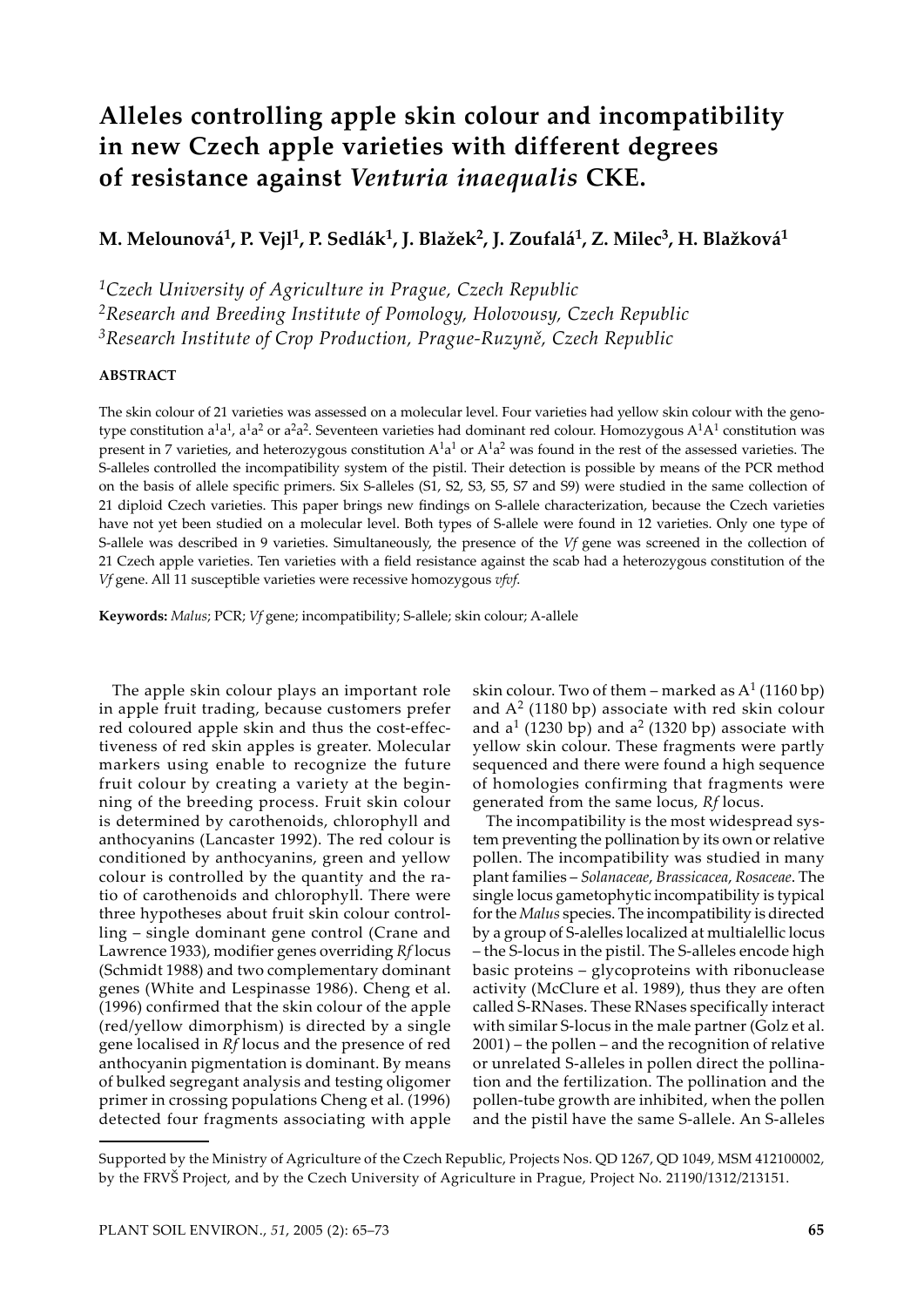understanding can be used in an orchards design, because only some varieties are good pollinators. A bad choice of pollinators can cause lower yields and production.

Another trend of apple breeding is obtaining of varieties with a resistance against the apple scab (*Venturia inaequalis* CKE.). The dominant *Vf* allele derived from *Malus floribunda* Sieb. clone 821 is mostly used in resistance breeding (Dayton et al. 1970). Tartarini et al. (1999) described the co-dominant PCR marker of *Vf* gene detection. Vejl et al. (2003) and Melounová et al. (2004) evaluated the Czech apple varieties collection by PCR method.

## **MATERIAL AND METHODS**

#### **Plant material**

Twenty-one Czech varieties were used for A-alleles, S-alleles and *Vf* gene analyses (Table 1). The following varieties were chosen as a reference: Skin colour (Cheng et al. 1996): Empire  $(A<sup>1</sup>A<sup>1</sup>)$ , Esopus Spitzenburg  $(A<sup>1</sup>a<sup>1</sup>)$ , Gala  $(A<sup>1</sup>a<sup>2</sup>)$ , and Golden Delicious  $(a^1a^2)$ ;

For S-alleles controlling incompatibility (Janssens et al. 1995): Ontario (S1S8), Golden Delicious (S2S3), Gala (S2S5), Idared (S3S7) and Jonathan (S7S9); For resistance against apple scab (Vejl et al. 2003): Varieties Denár (*vfvf*), Doris (*vf vf*), Resista (*Vfvf*) and Topaz (*Vfvf*).

All of the analysed varieties were obtained from the gene source collection at the Research and Breeding Institute of Pomology in Holovousy.

## **DNA isolation**

DNA isolation was realized from 100 mg of apple tissue by means of a DNA isolation kit (Qiagen, Germany). The quality and quantity of DNA was confirmed spectrophotometrically and electrophoretically.

# **PCR amplification of A-alleles controlling skin colour**

The primers according to Cheng et al. (1996) (F-5´ GACAGGCTACGGTCCACTGCT 3´, R 5´ ACGTAAGGTCAAAGATTCAGATC 3´) were used

| Variety          | Breeder                                                    | Year of registration in the CR |
|------------------|------------------------------------------------------------|--------------------------------|
| Aneta            | Institute of Experimental Botany AS CR, Střížovice, CR     | 1998                           |
| Angold           | Research and Breeding Institute of Pomology, Holovousy, CR | 1995                           |
| Biogolden        | Institute of Experimental Botany AS CR, Střížovice, CR     | 2001                           |
| Goldstar         | Institute of Experimental Botany AS CR, Střížovice, CR     | 1998                           |
| James Grieve Red | Research and Breeding Institute of Pomology, Holovousy, CR | 1970                           |
| Jantar           | Jaroslav Lepeška, CR                                       | 1993                           |
| Jonalord         | Otto Louda, CR                                             | 1993                           |
| Julia            | Research and Breeding Institute of Pomology, Holovousy, CR | 1994                           |
| Karmína          | Institute of Experimental Botany AS CR, Střížovice, CR     | 1995                           |
| Klára            | Research and Breeding Institute of Pomology, Holovousy, CR | 1994                           |
| Melodie          | Otto Louda, CR                                             | 1991                           |
| Nabella          | Research and Breeding Institute of Pomology, Holovousy, CR | 1994                           |
| Nela             | Institute of Experimental Botany AS CR, Střížovice, CR     | 2001                           |
| Otava            | Institute of Experimental Botany AS CR, Střížovice, CR     | 1997                           |
| Rajka            | Institute of Experimental Botany AS CR, Střížovice, CR     | 1999                           |
| Rosana           | Institute of Experimental Botany AS CR, Střížovice, CR     | 1994                           |
| Šampion          | Otto Louda, CR                                             | 1977                           |
| Selena           | Research and Breeding Institute of Pomology, Holovousy, CR | 1994                           |
| Sparjon          | Jiří Červený, CR                                           | 2001                           |
| Vanda            | Institute of Experimental Botany AS CR, Střížovice, CR     | 1994                           |
| Zuzana           | Research and Breeding Institute of Pomology, Holovousy, CR | 1997                           |

Table 1. Origin of analysed varieties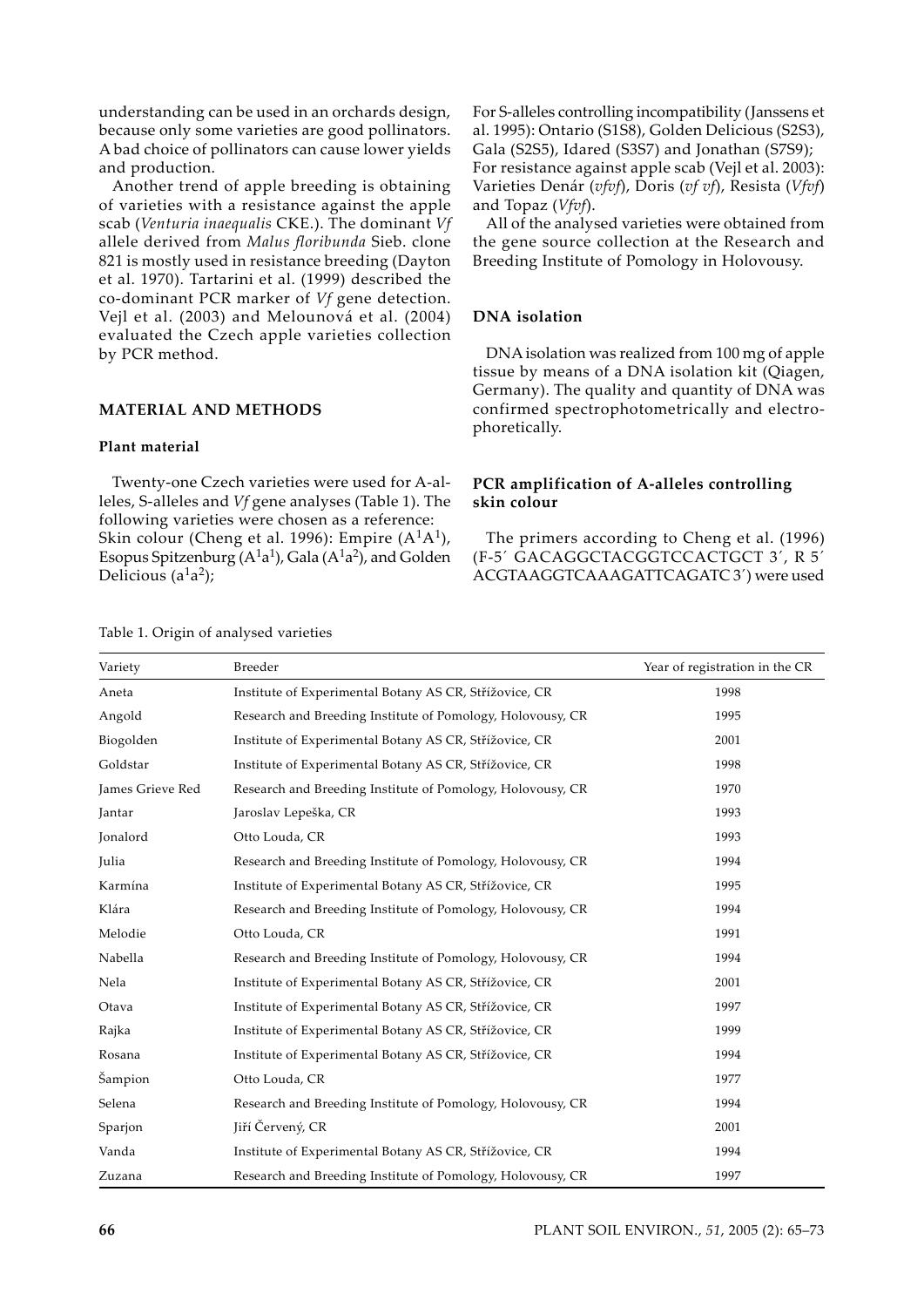| S-allele       | Sequence of primers                   | Annealing<br>temperature | Amplified<br>fragment size |  |
|----------------|---------------------------------------|--------------------------|----------------------------|--|
| $S1$ F         | 5' ATATTGTAAGGCACCGCCATATCAT 3'       | $60^{\circ}$ C           | 530 bp                     |  |
| S1R            | 5' GGTTCTGTATTGGGGAAGACGCACAA 3'      |                          |                            |  |
| S2F            | 5' GTTCAAACGTGACTTATGCG3'             |                          |                            |  |
| S2R            | 5' GGTTTGGTTCCTTACCATGG 3'            | $60^{\circ}$ C           | 449 bp                     |  |
| S3F            | 5' CAAACGATAACAAATCTTAC 3'            | $49^{\circ}$ C           | 375 bp                     |  |
| S3R            | 5' TATATGGAAATCACCATTCG 3'            |                          |                            |  |
| S5F            | 5' ATGAATTCTGCAAGGTCAAACCCACG 3'      | $58^{\circ}$ C           |                            |  |
| S5 R           | 5' ATGA ATTCATATGGATA ATGGTCA ACCG 3' |                          | 1700bp                     |  |
| S7F            | 5' GCCTTCAGACTCGAATGGACA 3'           | $55^{\circ}$ C           |                            |  |
| S7R            | 5' TGGCATTTACAATATCTACC 3'            |                          | 440bp                      |  |
| S9F            | 5' CAGCCGGCTGTCTGCCACTT 3'            |                          |                            |  |
| S9R            | 5' CGGTTCGATCGAGTACGTTG 3'            | $62^{\circ}$ C           | 343 bp                     |  |
| D F            | 5' ATGACGGTTCTTATCCATCC 3'            |                          |                            |  |
| D <sub>R</sub> | 5' TGAGCCATTCCCGCTGGGGC 3'            | $59^{\circ}$ C           | 236 bp                     |  |

Table 2. Primers and annealing temperatures used for PCR S-alleles detection

for the detection of A-alleles constitution. The composition of the 25 µl reaction was: 50 ng of genomic DNA,  $0.32\mu$ M of each primers, 1.5mM of MgCl<sub>2</sub>, 0.3mM of dNTP and 1 unit of TAQ polymerase (Fermentas, Lithuania). The amplification was performed in the T-Gradient thermocycler (Biometra, Germany). The programme of the amplification was  $40 \times (94^{\circ}C - 30 s, 47^{\circ}C - 60 s, 72^{\circ}C - 60 s)$  and  $1 \times (72^{\circ}C - 480 \text{ s})$ . The co-dominant PCR markers were electrophoresed through a 2% agarose gel and visualised by ethidium bromide (Sambrook et al. 1989).

## **S-alleles PCR amplification**

The PCR was performed according to Janssens et al. (1995) and Broothaerts (2003). Six S-alleles and one monomorphic fragment D were detected. The detection of S5, S7, S9 and D fragment was realized according to Janssens et al. (1995), and detection of S1, S2 and S3 according to Broothaerts (2003). The PCR composition was the same for all reactions; differences were only in the annealing temperature and the sequence of S-allele specific primers (Table 2). PCR amplification was performed with 25 µl reaction volume containing 100 ng of genomic DNA, 0.2µM of each primer, 1.5mM of MgCl<sub>2</sub>, 0.2mM of dNTP and 1 unit of *Taq* polymerase (Fermentas, Lithuania). The annealing temperatures of the amplification profiles were optimised by means of thermocycler T-Gradient

(Biometra, SRN). Table 2 shows the results of the optimisation. The programme of the amplification was:  $1 \times (94^{\circ}C - 180 \text{ s})$ ,  $30 \times (94^{\circ}C - 60 \text{ s})$ , annealing temperature from Table  $2 - 60$  s,  $72^{\circ}$ C –  $60$  s),  $1 \times (72^{\circ}C - 480 \text{ s}).$ 

Amplified PCR fragments were stained by ethidium bromide and electrophoresed through a 1.5% agarose gel.

## *Vf* **gene PCR amplification**

Primer pair for co-dominant *Vf* gene marker described by Tartarini et al. (1999) was used for a resistance evaluation. The PCR protocol according to Vejl et al. (2003) and Melounová et al. (2004) was applied.

### **RESULTS**

**A-alleles controlling apple skin colour.** The description of apple skin colour according to Sus et al. (2000) and Blažek (2001) shows Table 3. Cheng et al. (1996) used an explicit classification of green, yellow and red colour. The polymorphism of red/yellow skin colour is typical for many apple varieties. Red varieties are defined according to Cheng et al. (1996) as primarily (> 50%) red and yellow varieties as primarily (80–90%) yellow. The explicit classification of assessed Czech varieties is presented also in Table 3. PCR markers of al-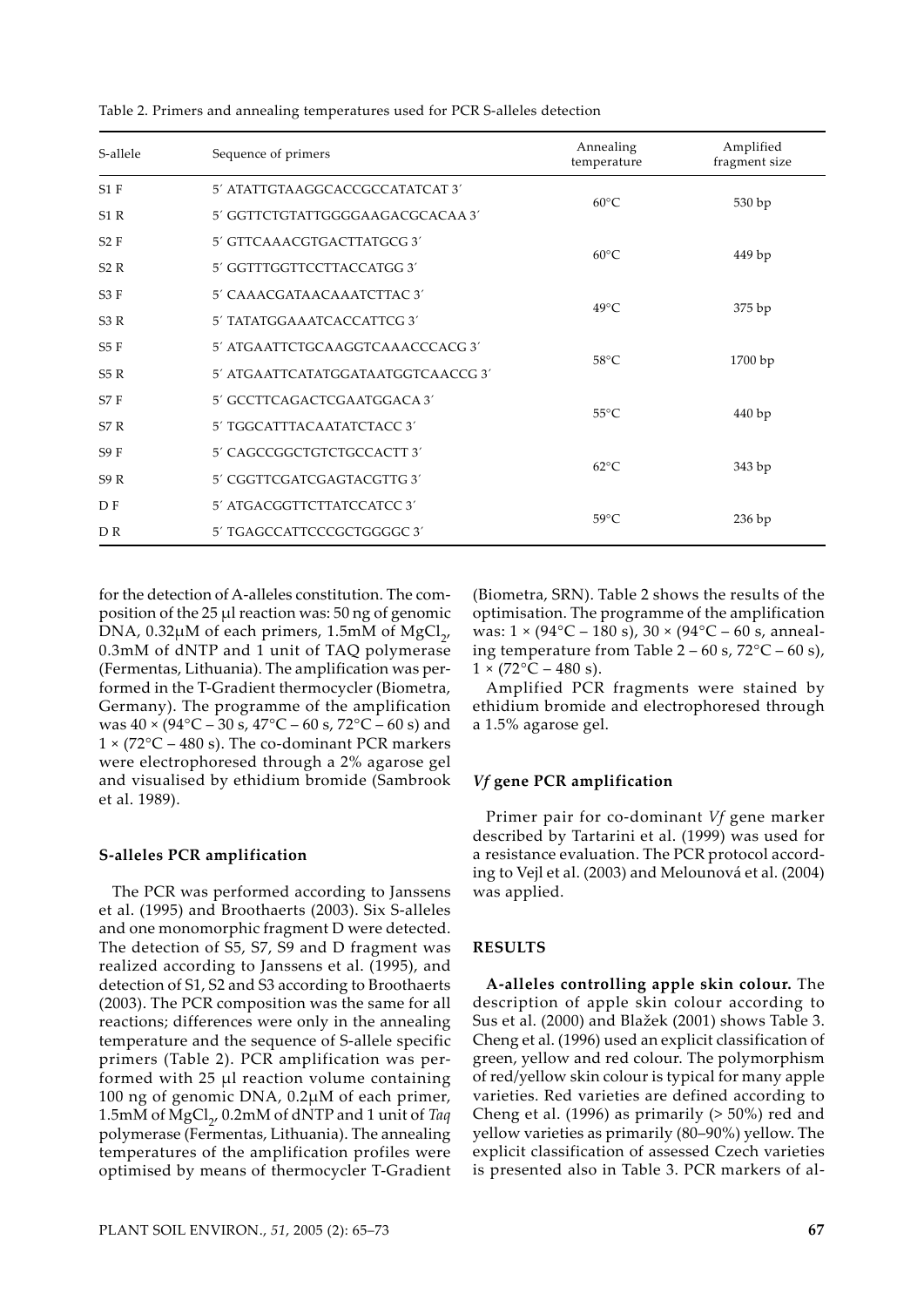| Variety          | Skin colour                           | Classification of skin colour<br>according to Cheng et al. (1996) | Detected<br>genotype |
|------------------|---------------------------------------|-------------------------------------------------------------------|----------------------|
| Aneta            | mainly dark red covering colour       | red                                                               | $A^1a^2$             |
| Angold           | yellowish-green with little red blush | yellow                                                            | $a^2a^2$             |
| Biogolden        | yellow without covering colour        | yellow                                                            | $a^1a^2$             |
| Goldstar         | yellow without covering colour        | yellow                                                            | $a^1a^1$             |
| James Grieve Red | mainly dark red covering colour       | red                                                               | $A^1A^1$             |
| Jantar           | mainly scarlet red covering colour    | red                                                               | $A^1a^1$             |
| Jonalord         | mainly dark red covering colour       | red                                                               | $A^1A^1$             |
| Julia            | mainly dark red covering colour       | red                                                               | $A^1A^1$             |
| Karmína          | scarlet red colour on the whole fruit | red                                                               | $A^1A^1$             |
| Klára            | mainly dark red covering colour       | red                                                               | $A^1a^2$             |
| Melodie          | mainly purple red covering colour     | red                                                               | $A^1A^1$             |
| Nabella          | mainly carmine red covering colour    | red                                                               | $A^1A^1$             |
| Nela             | mainly dark red covering colour       | red                                                               | $A^1A^1$             |
| Otava            | yellow with little orange blush       | yellow                                                            | $a^1a^2$             |
| Rajka            | mainly fresh red covering colour      | red                                                               | $A^1a^1$             |
| Rosana           | mainly carmine red covering colour    | red                                                               | $A^1a^1$             |
| Šampion          | striped red colour                    | red                                                               | $A^1a^2$             |
| Selena           | mainly dark red covering colour       | red                                                               | $A^1a^1$             |
| Sparjon          | mainly dark red covering colour       | red                                                               | $A^1a^1$             |
| Vanda            | mainly fresh red covering colour      | red                                                               | $A^1a^1$             |
| Zuzana           | mainly orange red covering colour     | red                                                               | $A^1a^1$             |

| Table 3. Apple skin colour characteristic and detected constitutions of A-alleles |  |  |  |
|-----------------------------------------------------------------------------------|--|--|--|
|-----------------------------------------------------------------------------------|--|--|--|

leles A<sup>1</sup> (1160 bp),  $a^1$  (1230 bp) and  $a^2$  (1320 bp) were found in the analysed Czech varieties. The electrophoreogram of separated PCR markers is shown in Figure 1.

**S-alleles controlling incompatibility.** Nowadays, 25 types of S-alleles were described in worldwide varieties. S1–S11 are more common alleles, the rest of S-alleles occurred only in single cultivars (Broothaerts 2003). The S-allele constitution was described in a majority of important varieties (Janssens et al. 1995, Van Nerum et al. 2001, Broothaerts 2003) and the presence of S2, S3, S5, S7 and S9 alleles was the most common. The described S-alleles analysis was chosen for this reason and this fact was confirmed in our experiments. The exemplary electrophoreograms of S2, S3 and S7 allele detection are shown in Figures 2–4. A PCR product of monomorphic D fragment (the conservative part of S-alleles) was obtained in all of the analysed varieties. The S-allele constitution is described in Table 4.

*Vf* **gene detection.** Heterozygous genotype was detected in all of the resistant varieties. Susceptible varieties or varieties with a partial polygenic tolerance against the apple scab possess homozygous constitution of *Vf* gene. The electrophoreogram of a co-dominant PCR marker is presented in Figure 5. Detected allelic constitutions of all varieties are shown in Table 5.

# **DISCUSSION**

#### **A-alleles controlling apple skin colour**

The A-alleles constitution was evaluated in 21 new Czech apple varieties. Blažek (2001) and Sus et al. (2000) presented the full characterization of apple skin colour. Nongenetic variability of the red respectively yellow colour intensity is very often. The apple skin colour was evaluated according to Cheng et al. (1996) for this reason. Only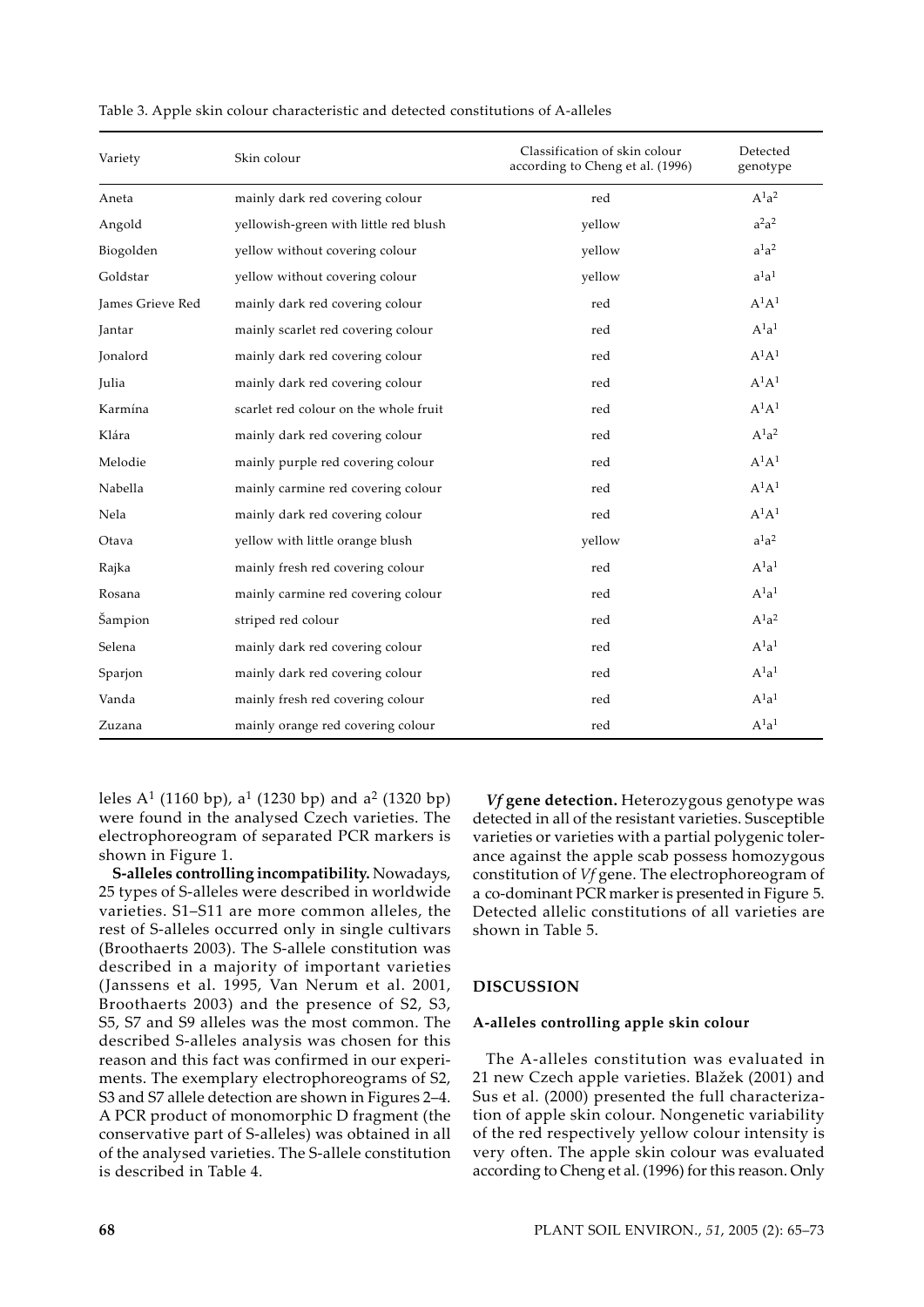

M - Lambda DNA/Gord7B.traff)

Figure 1. Codominant PCR marker of A alleles controlling the apple skin colour

four varieties from 21 evaluated apple varieties possessed yellow colour. Varieties Biogolden and Goldstar lacked the sharp covering colour or the

blush. Varieties Angold and Otava had small red or orange blush. The absence of dominant A1 allele was characteristic for all of yellow varieties. Cheng et



M - Lambda DNA/Zeof7ItAvell)

Figure 2. PCR marker of S2 allele controlling the apple incompatibility



Figure 3. PCR marker of S3 allele controlling the apple incompatibility



Figure 4. PCR marker of S7 allele controlling the apple incompatibility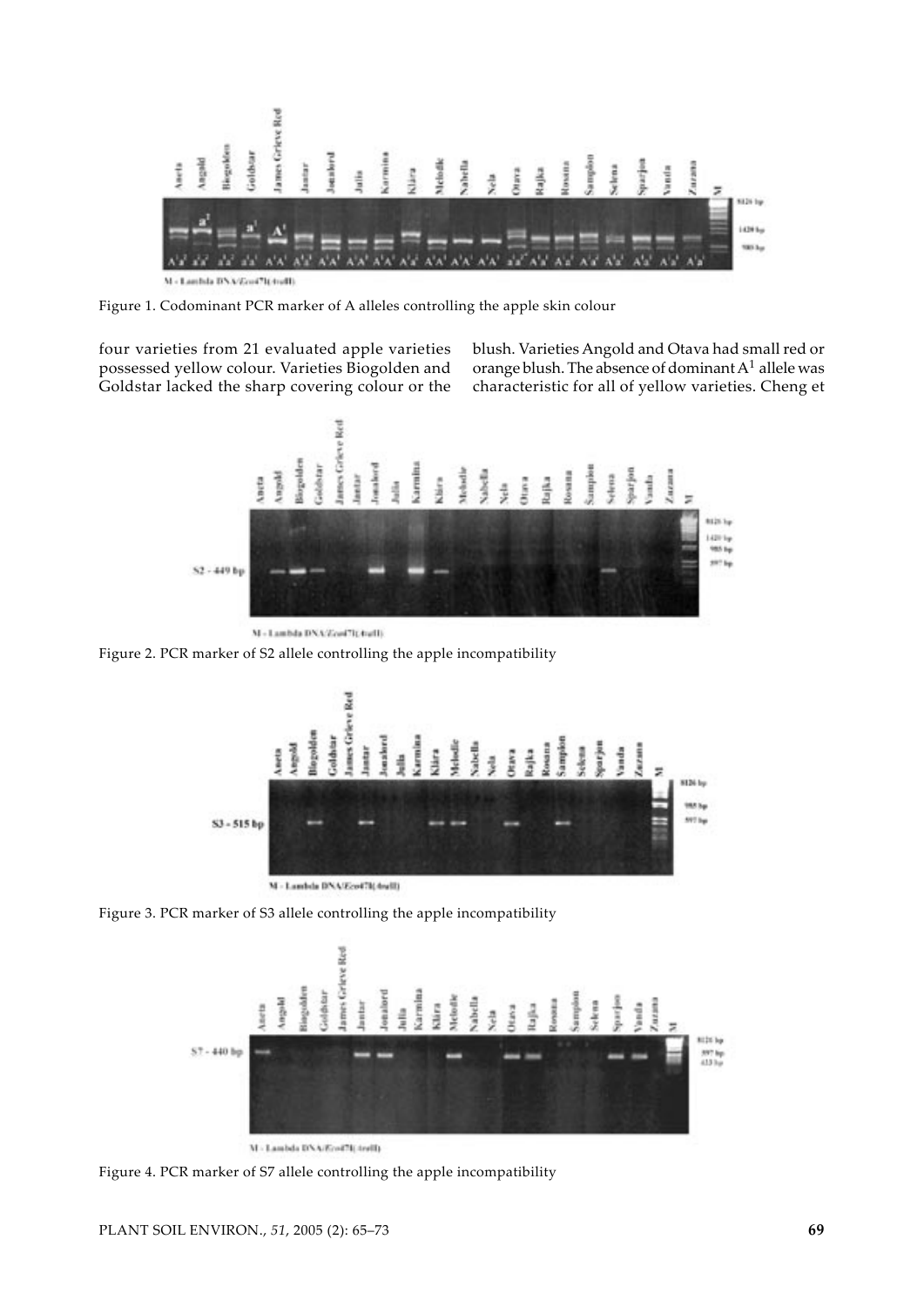

Figure 5. Codominant PCR marker of *Vf* alleles controlling the resistance against the apple scab

al. (1996) also described that varieties with a sharp yellow colour (Golden Delicious) do not have the dominant allele  $A^1$ . Variety Honeygold with a red blush has according to Cheng et al. (1996) mainly

a yellow fruit skin and an absence of  $A<sup>1</sup>$  allele. Similar results were obtained in varieties Angold (little red blush, genotype  $a^2a^2$ ) and Otava (little orange blush, genotype  $a<sup>1</sup>a<sup>2</sup>$ ). Lancaster (1992)

| Variety          | Detected S-allele<br>constitution | Parental combination                              | Parental S-allele<br>constitution |
|------------------|-----------------------------------|---------------------------------------------------|-----------------------------------|
| Aneta            | S7S?                              | Šampion × ÚEB 1200/1                              | $S$ ? $S$ ? $\times$ $S$ ? $S$ ?  |
| Angold           | S2S?                              | HL A28/38 × Golden Delicious                      | $S$ ? $S$ ? × S2S3                |
| Biogolden        | S2S3                              | Golden Delicious × ÚEB 1200/1                     | $S2S3 \times S?S?$                |
| Goldstar         | S2S?                              | Rubin × Vanda                                     | $S$ ? $S$ ? × S5S7                |
| James Grieve Red | S5S?                              | mutation of James Grieve                          | S?S?                              |
| Jantar           | S3S7                              | Golden Delicious × Jonathan                       | $S2S3 \times S7S9$                |
| Jonalord         | S2S7                              | Jonathan × Lord Lambourne                         | $S7S9 \times S?S?$                |
| Julia            | S9S?                              | Quinte × Discovery                                | $S$ ? $S$ ? × S10S25              |
| Karmina          | S2S5                              | Karmen × ÚEB 725/6                                | $S?S? \times S?S?$                |
| Klára            | S2S3                              | Hvězdnatá × Hájkova reneta                        | $S?S? \times S?S?$                |
| Melodie          | <b>S3S7</b>                       | $\text{Sampion} \times \text{OR} 38 \text{ T} 16$ | $S3S5 \times S?S?$                |
| Nabella          | S5S9                              | Nonnetit × Starking Delicious                     | $S?S? \times S9S19$               |
| Nela             | S1S?                              | Prima × ÚEB 1200/1                                | $S$ ? $S$ ? $\times$ $S$ ? $S$ ?  |
| Otava            | S3S7                              | Šampion × Jolana                                  | $S3S5 \times S?S?$                |
| Rajka            | <b>S5S7</b>                       | Šampion × ÚEB 1200/1                              | $S3S5 \times S?S?$                |
| Rosana           | S5S?                              | Jolana × Lord Lambourne                           | $S$ ? $S$ ? $\times$ $S$ ? $S$ ?  |
| Selena           | S2S?                              | Britemac × Prima                                  | $S$ ? $S$ ? × S2S10               |
| Sparjon          | <b>S7S9</b>                       | Spartan × Jonared                                 | $S$ ? $S$ ? × S7S9                |
| Šampion          | S3S5                              | Golden Delicious × Cox Orange Pipin               | $S2S3 \times S5S9$                |
| Vanda            | S5S7                              | Jolana × Lord Lambourne                           | $S$ ? $S$ ? $\times$ $S$ ? $S$ ?  |
| Zuzana           | S5S?                              | Glockenapfel × James Grieve                       | $S$ ? $S$ ? $\times$ $S$ ? $S$ ?  |

Table 4. Incompatibility and detected constitutions of S-alleles

*S?* – unknown S-allele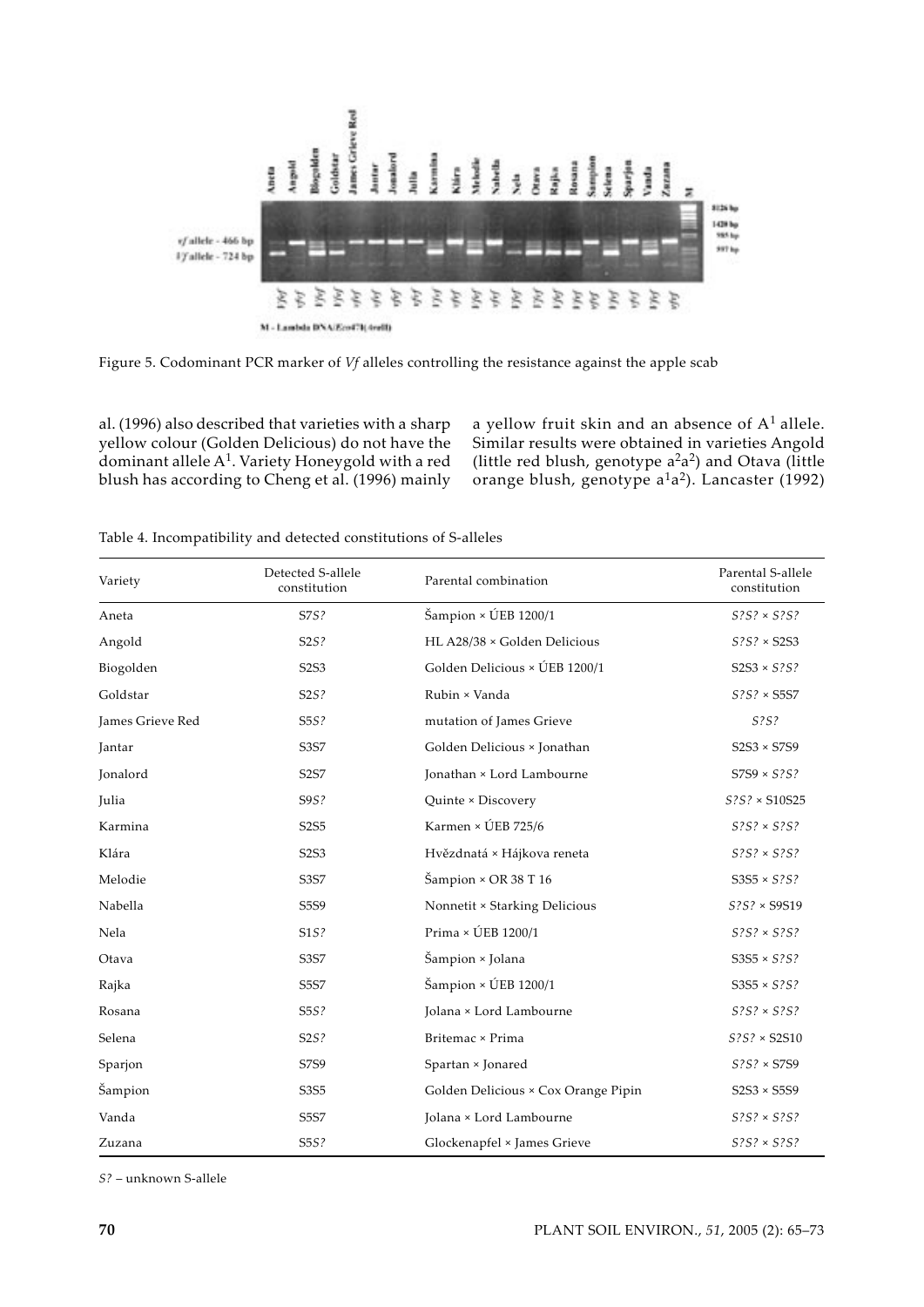| Variety          | Presence of resistance        | Donor of resistance  | Detected genotype |
|------------------|-------------------------------|----------------------|-------------------|
| Aneta            | monogenic vertical resistance | ÚEB 1200/1           | Vfvf              |
| Angold           | partial polygenic tolerance   | HL A28/38            | vfvf              |
| Biogolden        | monogenic vertical resistance | ÚEB 1200/1           | Vfvf              |
| Goldstar         | monogenic vertical resistance | Vanda                | Vfvf              |
| James Grieve Red | susceptible                   | none                 | $v$ fvf           |
| Jantar           | susceptible                   | none                 | $v$ fvf           |
| Jonalord         | susceptible                   | none                 | vfvf              |
| Julia            | susceptible                   | none                 | vfvf              |
| Karmína          | monogenic vertical resistance | ÚEB 725/6            | Vfvf              |
| Klára            | susceptible                   | none                 | $v$ fvf           |
| Melodie          | monogenic vertical resistance | OR 38 T 16           | Vfvf              |
| Nabella          | less susceptible              | none                 | $v$ fvf           |
| Nela             | monogenic vertical resistance | Prima and ÚEB 1200/1 | Vfvf              |
| Otava            | monogenic vertical resistance | Jolana               | Vfvf              |
| Rajka            | monogenic vertical resistance | ÚEB 1200/1           | Vfvf              |
| Rosana           | monogenic vertical resistance | Jolana               | Vfvf              |
| Šampion          | susceptible                   | none                 | vfvf              |
| Selena           | monogenic vertical resistance | Prima                | Vfvf              |
| Sparjon          | susceptible                   | none                 | vfvf              |
| Vanda            | monogenic vertical resistance | Jolana               | Vfvf              |
| Zuzana           | less susceptible              | none                 | vfvf              |

Table 5. Resistance against the apple scab and detected allelic constitutions of *Vf* gene

indicated that many yellow varieties display a distinctive blush of anthocynin pigmentation. Different genes in the anthocyanin biosynthetic pathway can activate a red blush formation.

The rest of the 17 varieties possessed a different intensity of red apple skin. The presence of a dominant  $A<sup>1</sup>$  allele was specific for all of the red coloured apple varieties. These results are fully congruous with the study of Cheng et al. (1996). Dominantly homozygous constitution  $A<sup>1</sup>A<sup>1</sup>$  is characteristic in varieties with darkly red fruits (for example Karmína, Julia, Jonalord, Nela, Melodie, Nabella). Cheng et al. (1996) did not describe a relationship between dominantly homozygous A1A1 constitution and dark red colour of fruits. Opposite of this fact, Cheng et al. (1996) found that the constitution  $A<sup>1</sup>A<sup>1</sup>$  is typical for dark red, respectively violet red apple varieties (for example Empire, Jerseymac, Jonathan, Macoun, Monroe).

Cheng et al. (1996) discovered the occurrence of a dominant  $A^2$  allele controlling also the red skin colour. The donor of this  $A^2$  allele is the red crabapple variety White Angel. White Angel's pedigree contains Asian apple genotypes (Simon and Weeden 1991). A PCR marker of allele  $A^2$  (1180 bp) was not found in any analysed Czech varieties. This result corresponds to the fact that Asia genotypes are not often used in Czech apple breeding.

### **S-alleles controlling incompatibility**

Table 4 shows the origins of the studied varieties. Variety Jantar was derived from a cross of Golden Delicious (S2S3) × Jonathan (S7S9). The PCR analysis confirmed that Golden Delicious was the donor of S3 allele and S7 allele is originated from the Jonathan in the variety Jantar. The origins of both S-alleles were confirmed also in the variety Šampion (S3S5), where the donor of S3 allele was the Golden Delicious and the donor of S5 allele was the Cox Orange Pipin. Also it was found that the donor of S2 allele in varieties Angold and Biogolden was the Golden Delicious, the donor of S7 allele in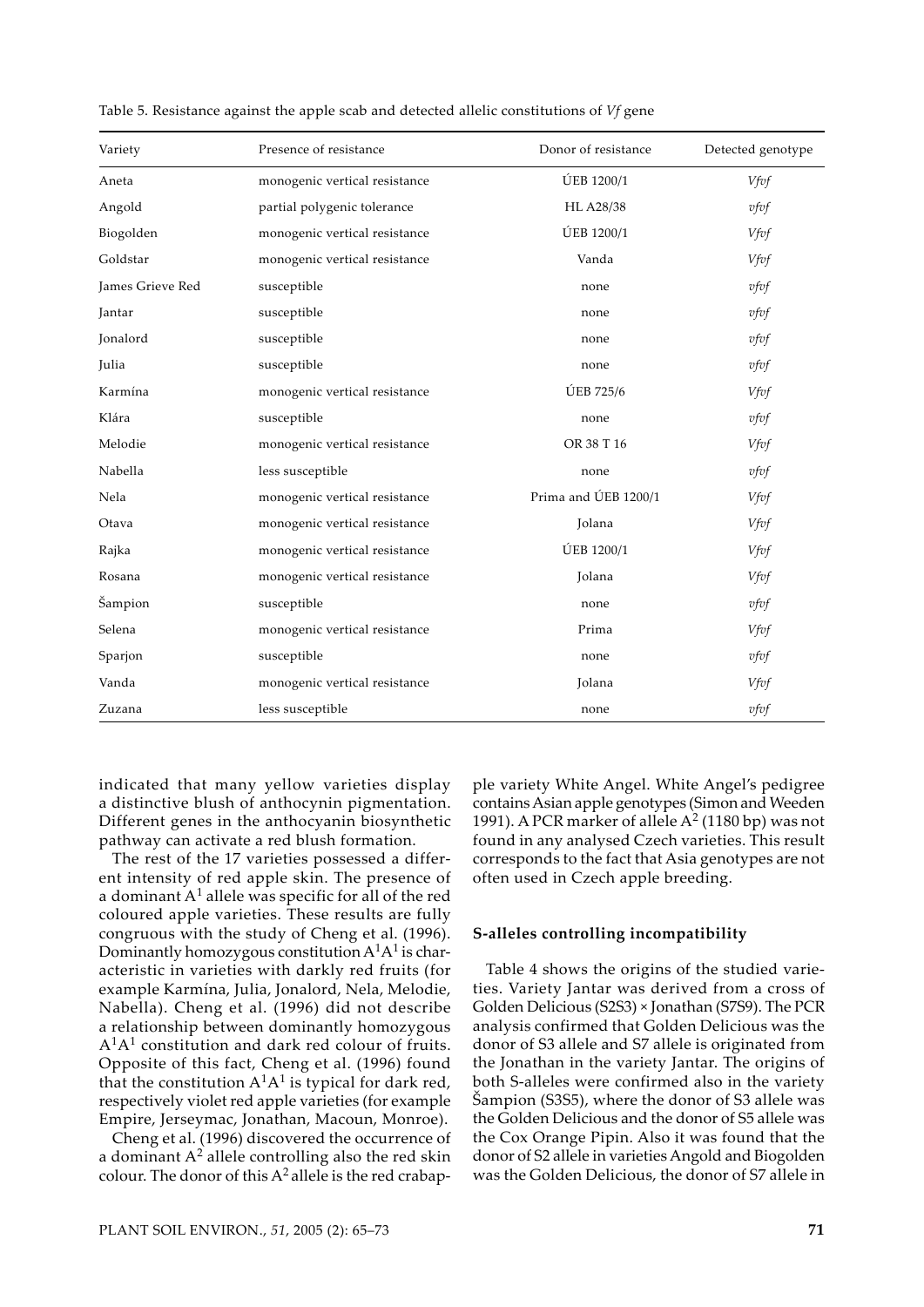variety the Jonalord was the Jonathan, the donor of S3 allele in varieties Melodie and Otava was the Šampion, the donor of S9 allele in variety Nabella was the Starking Delicious, the donor of S5 allele in variety Rajka was the Šampion, the donor of S2 allele in variety Selena was the Prima and the donor of S9 allele in variety Sparjon was the Jonared. Blažek (2001) described Vanda and Rosana varieties as reciprocally very bad pollinators. This result was confirmed on a molecular level. Both varieties contain the S5 allele.

S1 allele was detected only in the variety Nela. Broothaerts (2003) also indicated the low frequency of S1 allele in a world apple variety collection. Varieties with unusual S-alleles can be good pollinators for varieties with frequent S-alleles.

## *Vf* **gene detection**

Varieties Aneta, Biogolden, Goldstar, James Grieve Red, Jantar, Nela, Šampion and Selena have not been evaluated by means of *Vf* gene PCR marker yet. Varieties Aneta, Biogolden, Goldstar, Nela and Selena show the field resistance against the apple scab. Each of the resistant varieties contains botanic species *Malus floribunda* in their pedigree. Heterozygous constitution *Vfvf* was found in all of the resistant genotypes. Dominant homozygous constitution *VfVf* was not described in any Czech apple variety (Vejl et al. 1993, Melounová et al. 2004). Varieties James Grieve Red, Jantar, Šampion and Sparjon are susceptible and show recessive homozygous constitution of *Vf* gene. The result of PCR markering in varieties Angold, Jonalord, Julia, Karmína, Klára, Melodie, Nabella, Otava, Rajka, Rosana, Vanda and Zuzana corresponds with the evaluation according to Vejl et al. (1993). The *Vm* gene is another possibility of breeding apple varieties with monogenic vertical resistance against the apple scab (Cheng et al. 1998, Melounová et al. 2004). The important donor of *Vm* gene (OR 45 T 132) was not found in any of the assessed new Czech varieties. Czech resistance breeding based on *Vf* gene corresponds to the fact that the resistance of genotype *Vfvf* is not overcome by new races of *Venturia inaequialis* CKE.

## **REFERENCES**

Blažek J. (2001): Pěstujeme jabloně. Brázda, s.r.o., Praha.

Broothaerts W. (2003): New findings in apple S-genotype analysis resolve previous confusion and request the re-numbering of some S-alleles. Theoretical and Applied Genetics, *106*: 703–714.

- Cheng F.S., Weeden N.F., Brown S.K. (1996): Identification of co-dominant RAPD markers tightly linked to fruit skin color in apple. Theoretical and Applied Genetics, *93*: 222–227.
- Crane M.B., Lawrence W.J.C. (1993): Genetical studies in cultivated apples. Journal of Genetics, *28*: 265–296.
- Dayton D.F., Mowry J.B., Hough L.F., Balley C.H., Williams E.B., Janick J., Emerson F.H. (1970): Prima – an early fall apple with resistance to apple scab. Fruit Varieties and Horticultural Digest*, 24*: 20–22.
- Golz J.F., Oh H.Y., Su V., Kusaba M., Newbigin E. (2001): Genetic analysis of *Nicotiana* pollen-part mutants is consistent with the presence of an S-ribonuclease inhibitor at the S-locus. Proceedings of National Academic Science, USA: 15372–15376.
- Janssens G.A., Goderis I.J., Broekaert W.F., Broothaerts W. (1995): A molecular method for S-allele identification in apple based on allele – specific PCR. Theoretical and Applied Genetics, *91*: 691–698.
- Lancaster J.E. (1992): Regulation of skin color in apples. Critical Reviews in Plant Sciences, *10*: 487–502.
- McClure B.A., Haring V., Ebert P.R., Anderson M.A., Simpson R.J., Sakiyama F., Clarke A.E. (1989): Style self-incompatibility gene products of *Nicotiana alata* are ribonucleases. Nature, *342*: 955–957.
- Melounová M., Vejl P., Sedlák P., Reznerová A., Tesařová M., Blažek J., Zoufalá J. (2004): The variability of *Venturia inaequalis* CKE. Races in the Czech Republic and the accumulation of resistance genes in apple germplasm. Plant, Soil and Environment, *50*: 416–423.
- Sambrook J., Maniatis T., Fritsch E.F. (1989): Molecular cloning. A laboratory manual. 2nd ed. Cold Spring Harbour Laboratory Press.
- Schmidt H. (1988): Inheritance of anthocyanin in apple fruit skin. Acta Horticulturae, *224*: 89–97.
- Simon C.J., Weeden N.F. (1991): Elucidation of crabapple lineage by direct examination of rDNA sequences. Malus, *5*: 4–6.
- Sus J., Blažek J., Bouma J., Tupý J. (2000): Obrazový atlas jádrovin. Květ, Praha.
- Tartarini T., Gianfranceschi L., Sansavini S., Gessler C. (1999): Development of reliable PCR markers for the selection of the *Vf* gene conferring scab resistance in apple. Plant Breeding, *118*: 183–186.
- Van Nerum I., Geerts M., Van Haute A., Keulemans J., Broothaerts W. (2001): Re-examination of the self-incompatibility genotype of apple cultivars containing putative new S-alleles. Theoretical and Applied Genetics, *103*: 584–591.
- Vejl P., Skupinová S., Blažek J., Sedlák P., Bardová M., Blažková H., Milec Z. (2003): PCR markers of apple resistance to scab (*Venturia inaequalis* CKE.) controlled by *Vf* gene in Czech apple breeding. Plant, Soil and Environment, *49*: 427–432.
- White A.G., Lespinasse Y. (1986): The inheritance of fruit colour in apple (*Malus pumila* mill.). Agronomie, *6*: 105–110.

Received on September 30, 2004